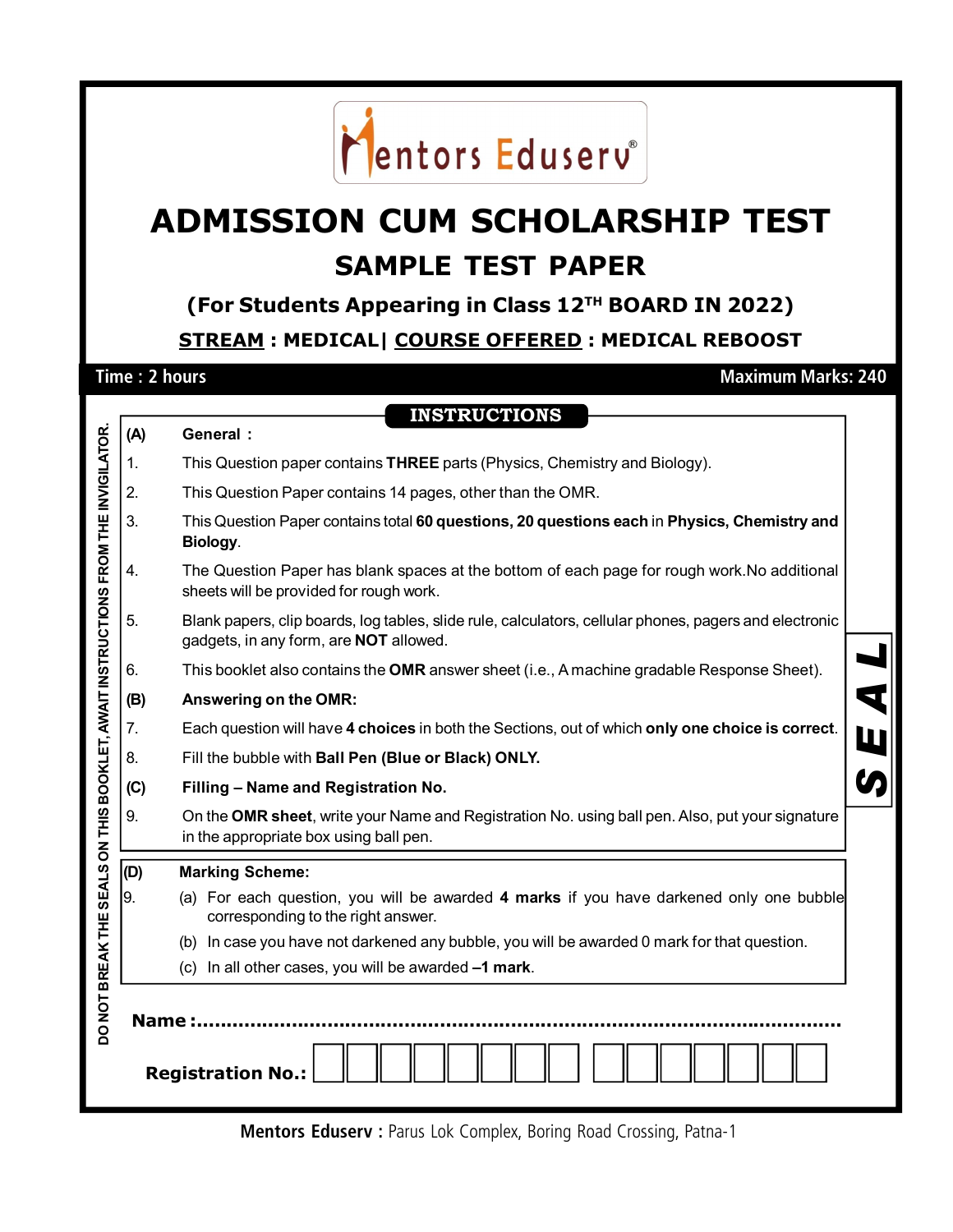

Mentors Eduserv<sup>®</sup>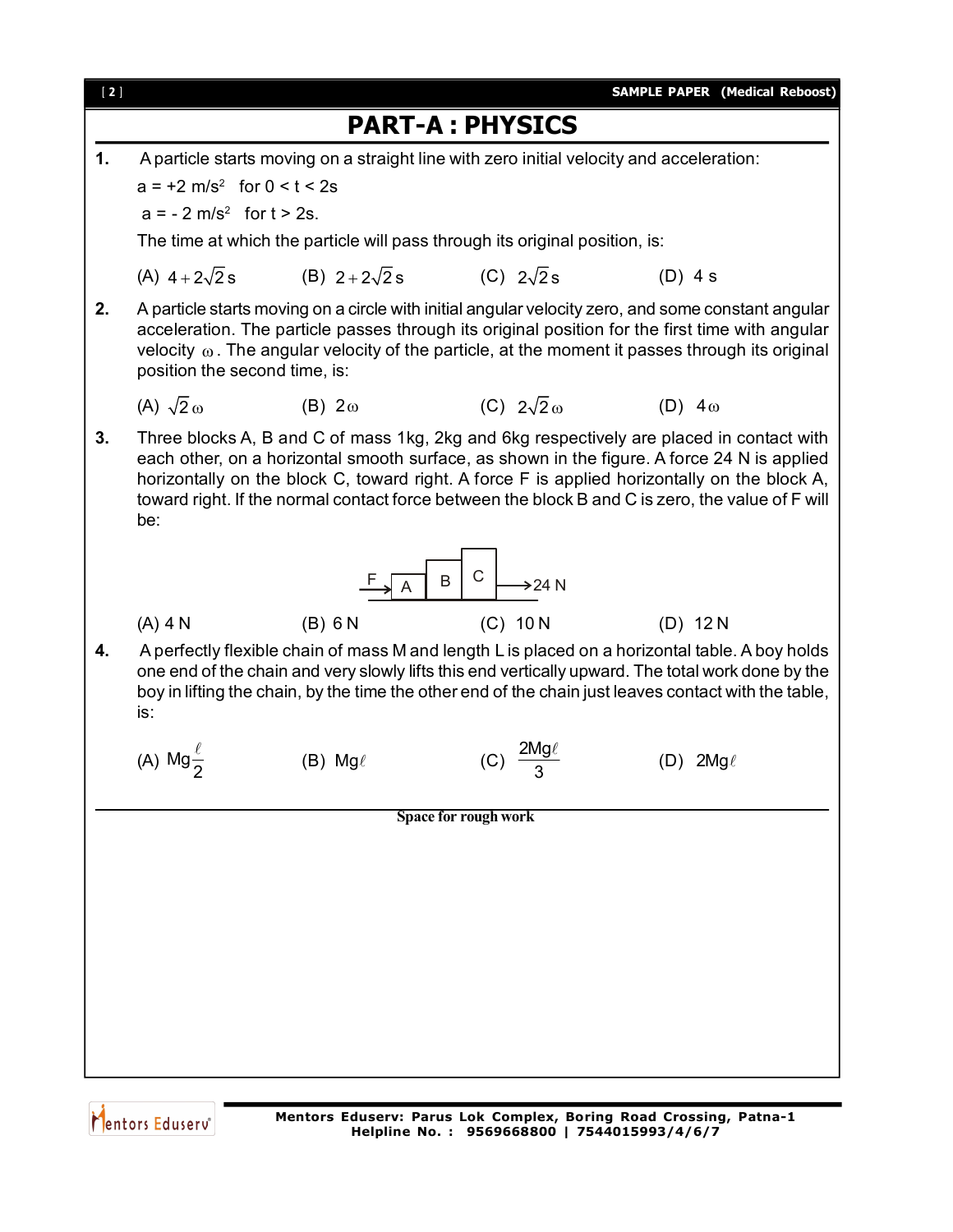|    | <b>SAMPLE PAPER (Medical Reboost)</b><br>[3]                                                                                                                                                                                                        |                                                                                                                                      |                                                                |                                                                                                                                                                                                                                                                                               |  |  |  |  |
|----|-----------------------------------------------------------------------------------------------------------------------------------------------------------------------------------------------------------------------------------------------------|--------------------------------------------------------------------------------------------------------------------------------------|----------------------------------------------------------------|-----------------------------------------------------------------------------------------------------------------------------------------------------------------------------------------------------------------------------------------------------------------------------------------------|--|--|--|--|
| 5. | A ball is released on a horizontal floor, from a height of 320 m. Coefficient of restitution for the<br>collision of the ball with the floor is 1/2. The time interval between the second and the third<br>collision of the ball with the floor is: |                                                                                                                                      |                                                                |                                                                                                                                                                                                                                                                                               |  |  |  |  |
|    | $(A)$ 2 s                                                                                                                                                                                                                                           | $(B)$ 4 s                                                                                                                            | $(C)$ 6 s                                                      | (D) 8s                                                                                                                                                                                                                                                                                        |  |  |  |  |
| 6. | velocity of the disc is:                                                                                                                                                                                                                            |                                                                                                                                      |                                                                | A circular disc of mass M and radius R is rolling (not pure rolling) on a horizontal surface.<br>Velocity of the centre of the disc is v. Total kinetic energy of the disc is 11Mv <sup>2</sup> /4. Angular                                                                                   |  |  |  |  |
|    | (A) $\frac{V}{R}$                                                                                                                                                                                                                                   | (B) $\frac{2v}{R}$                                                                                                                   | (C) $\frac{3v}{R}$                                             | (D) $\frac{4v}{R}$                                                                                                                                                                                                                                                                            |  |  |  |  |
| 7. | the radius of the ball is:                                                                                                                                                                                                                          |                                                                                                                                      |                                                                | A spherical solid ball of bulk modulus B is taken from the surface of ocean to a depth of h. The<br>density of the liquid is $\sigma$ (constant). Acceleration due to gravity is g. The fractional change in                                                                                  |  |  |  |  |
|    | (A) $\frac{\sigma g h}{R}$                                                                                                                                                                                                                          | (B) $\frac{\sigma g h}{2R}$                                                                                                          | (C) $\frac{\sigma g h}{3R}$                                    | (D) $\frac{\sigma g h}{4R}$                                                                                                                                                                                                                                                                   |  |  |  |  |
| 8. |                                                                                                                                                                                                                                                     |                                                                                                                                      | the figure (b). Now the block will oscillate with time period: | A block is connected with a spring and placed on a smooth horizontal floor as shown in the<br>figure (a). If displaced and released, the block oscillates with a time period T. Now the spring<br>is cut into two equal parts and the two parts are connected with the same block as shown in |  |  |  |  |
|    |                                                                                                                                                                                                                                                     | $\overline{\mathbb{I}}$ www.watcherence the set of $\overline{\mathbb{I}}$ www.watcherence the set of $\overline{\mathbb{I}}$<br>(a) | (b)                                                            |                                                                                                                                                                                                                                                                                               |  |  |  |  |
|    | (A) $\frac{T}{\sqrt{2}}$                                                                                                                                                                                                                            | (B) $\frac{1}{2}$                                                                                                                    | $(C)$ T                                                        | $(D)$ 2T                                                                                                                                                                                                                                                                                      |  |  |  |  |
| 9. |                                                                                                                                                                                                                                                     | The velocity of the wave $y = Asin2(ax + bt)$ is :                                                                                   |                                                                |                                                                                                                                                                                                                                                                                               |  |  |  |  |
|    | (A) $\frac{a}{b}$                                                                                                                                                                                                                                   | $(B) \frac{b}{a}$                                                                                                                    |                                                                |                                                                                                                                                                                                                                                                                               |  |  |  |  |
|    |                                                                                                                                                                                                                                                     |                                                                                                                                      | Space for rough work                                           |                                                                                                                                                                                                                                                                                               |  |  |  |  |
|    |                                                                                                                                                                                                                                                     |                                                                                                                                      |                                                                |                                                                                                                                                                                                                                                                                               |  |  |  |  |
|    |                                                                                                                                                                                                                                                     |                                                                                                                                      |                                                                |                                                                                                                                                                                                                                                                                               |  |  |  |  |
|    |                                                                                                                                                                                                                                                     |                                                                                                                                      |                                                                |                                                                                                                                                                                                                                                                                               |  |  |  |  |
|    |                                                                                                                                                                                                                                                     |                                                                                                                                      |                                                                |                                                                                                                                                                                                                                                                                               |  |  |  |  |
|    |                                                                                                                                                                                                                                                     |                                                                                                                                      |                                                                |                                                                                                                                                                                                                                                                                               |  |  |  |  |
|    |                                                                                                                                                                                                                                                     |                                                                                                                                      |                                                                |                                                                                                                                                                                                                                                                                               |  |  |  |  |
|    |                                                                                                                                                                                                                                                     |                                                                                                                                      |                                                                |                                                                                                                                                                                                                                                                                               |  |  |  |  |

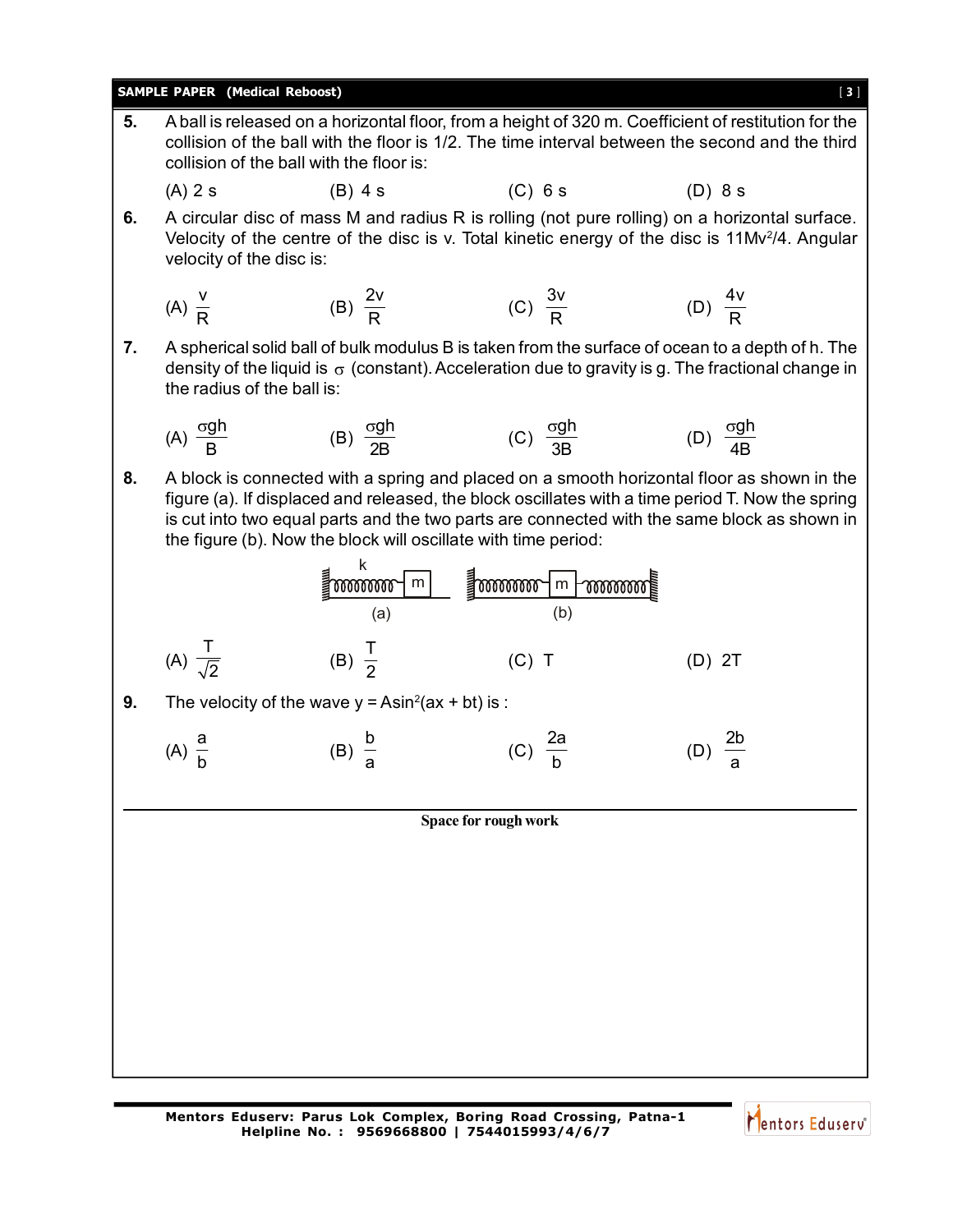

- **10.** The coefficient of thermal conductivity of a rod changes with x (distance from left end) as shown in the graph. The left end of the rod is maintained at  $100^{\circ}$ C. In the steady state, the temperature of the midpoint of the rod is  $50^{\circ}$ C. The temperature (t<sup>o</sup>C) of the right end of the rod will be: k  $\frac{1}{\sqrt{1-\epsilon}}$ x x (A)  $t > 0$ <sup>o</sup>C (B)  $t < 0$ <sup>o</sup>C (C)  $t = 0$ <sup>o</sup>C (D) data insufficient.
- **11.** Three particles A, B and C are placed on the vertices of an equilateral triangle. Mass of all particles is same. Charges on the particles A, B and C are +q, - q and +q. The three particles are released simultaneously. Just after the releasing, ratio of the accelerations of the particle A and B (a $_{\rm _A}$  / a $_{\rm _B}$  ) will be:

(A) 1 (B) 2 (C) 
$$
\sqrt{3}
$$
 (D)  $\frac{1}{\sqrt{3}}$ 

**12.** Two particle having same charge +Q are fixed at (0, b) and (2a, b). A third particle of mass m and charge – q is released at (a, b + c). Assuming,  $c \ll a$ , time period of the oscillations of the third particle will be:

(A) 
$$
2\pi \sqrt{\frac{2\pi \epsilon_0 m a^3}{\text{Qq}}}
$$
 (B)  $\pi \sqrt{\frac{\pi \epsilon_0 m a^3}{\text{Qq}}}$  (C)  $\pi \sqrt{\frac{2\pi \epsilon_0 m a^3}{\text{Qq}}}$  (D)  $2\pi \sqrt{\frac{\pi \epsilon_0 m a^3}{\text{Qq}}}$ 

**13.** Three resistances R, 2R and 3R are connected between A and B as shown in the figure. A current flows in the combination from A to B. The heat generated per second in resistance R is H. The total heat generated in the entire combination, per second, is:

**Space for rough work** R 2R  $\bullet$  B 3R A (A)  $\frac{22}{2}$ H 3 (B) 6H (C)  $\frac{33}{1}$ 4 (D)  $\frac{11}{6}$ H 6



**Mentors Eduserv: Parus Lok Complex, Boring Road Crossing, Patna-1 Helpline No. : 9569668800 | 7544015993/4/6/7**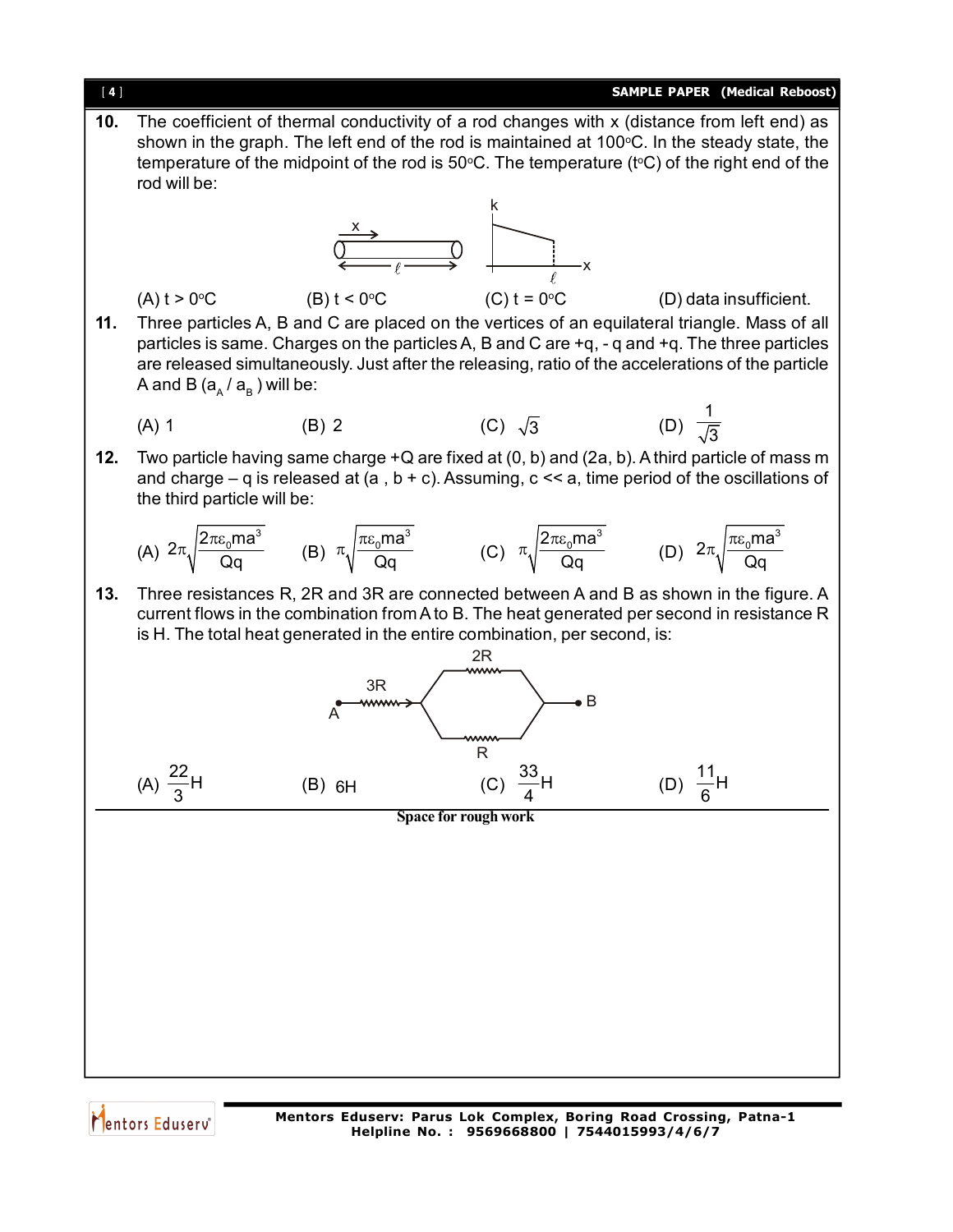## **SAMPLE PAPER (Medical Reboost)** [ **5** ]

**Space for rough work 14.** A loop consists of three circular parts lying in the xy, yz and zx planes, such that their centres are common at origin. Radius of these three circular parts is R. A current I flows in the loop. Magnetic field at the origin will be: I x z y  $(A) \frac{0}{2D}$ 3 2R  $\mu$  I  $(B) \frac{0}{10}$ 3 4R  $\mu$  I  $(C)$   $\frac{0}{2D}$ 3 8R μI  $(D)$   $\frac{0}{105}$ 3 16R μI **15.** A charged particle having charge +q and mass m is projected from origin with velocity  $v = v_0\hat{i}$ in the uniform magnetic field  $\vec{\mathsf{B}} = \mathsf{B}_\mathrm{o} \hat{\mathsf{i}} + \mathsf{B}_\mathrm{o} \hat{\mathsf{j}}$  . The particle will touch the xy plane for the first time, at: (A)  $\left(\frac{\pi W_0}{\sqrt{2}qB_0}, \frac{\pi W_0}{\sqrt{2}qB_0}\right)$  $\frac{mv_0}{\sqrt{m}}$ ,  $\frac{\pi mv}{\sqrt{m}}$ 2 q $\mathsf{B}^\vphantom{i}_0$   $\checkmark$  2 q $\mathsf{B}$  $\left(\frac{\pi m v_0}{\sqrt{2}}\right), \frac{\pi m v_0}{\sqrt{2}}$  $\left(\frac{\mu m v_0}{\sqrt{2}qB_0}, \frac{\mu m v_0}{\sqrt{2}qB_0}\right)$  (B)  $\left(\frac{\mu m v_0}{\sqrt{2}qB_0}, \frac{\mu m v_0}{2qB_0}\right)$  $\frac{mv_0}{\sqrt{m}}$ ,  $\frac{\pi mv}{\sqrt{m}}$ 2 qB $_{\rm o}$   $^{'}$  2qB  $\left(\frac{\pi m v_0}{\sqrt{2}}\right), \frac{\pi m v_0}{2 \pi R}\right)$  $(\sqrt{2}$ qB<sub>0</sub>  $2$ qD<sub>0</sub>) (C)  $\left(\frac{\text{miv}_0}{2qB_0}, \frac{\text{miv}_0}{2qB_0}\right)$  $\frac{mv_0}{2}$ ,  $\frac{\pi mv}{2}$  $2$ q $\mathsf{B}_\mathsf{0}$   $^{\prime}$  2qB  $\left(\frac{\pi m v_0}{2qB_0}, \frac{\pi m v_0}{2qB_0}\right)$  (D)  $\left(\frac{\pi m v_0}{qB_0}, \frac{\pi m v_0}{qB_0}\right)$  $\frac{mv_0}{2}$ ,  $\frac{\pi mv}{2}$  $\left(\frac{\pi m v_0}{\mathsf{qB}_{\mathrm{o}}},\frac{\pi m v_0}{\mathsf{qB}_{\mathrm{o}}}\right)$ 

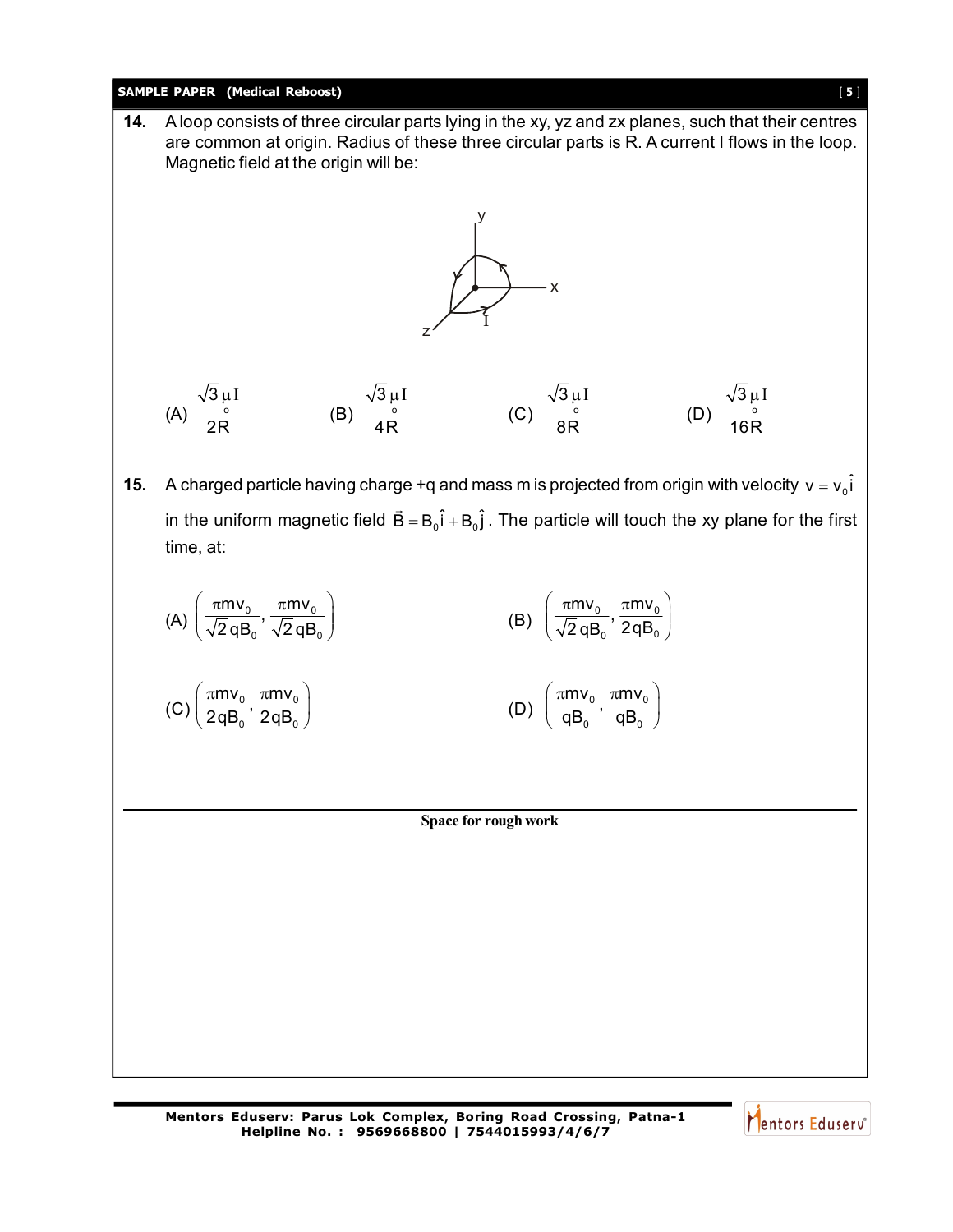| [6] |                                                                                                                                                                                                                                                                                                                                                                                                                                                                                                                  |                                                                            |                                    | <b>SAMPLE PAPER</b> (Medical Reboost)                                                                                                                                                   |  |  |  |  |
|-----|------------------------------------------------------------------------------------------------------------------------------------------------------------------------------------------------------------------------------------------------------------------------------------------------------------------------------------------------------------------------------------------------------------------------------------------------------------------------------------------------------------------|----------------------------------------------------------------------------|------------------------------------|-----------------------------------------------------------------------------------------------------------------------------------------------------------------------------------------|--|--|--|--|
| 16. | A rectangular loop of side lengths a and b, and total resistance R is placed in a uniform<br>magnetic field B. The magnetic field exists only on the left side of the vertical line shown in the<br>figure. The magnetic field is perpendicular to the plane of paper, and the loop is in the plane of<br>paper. Initially the loop is completely inside the magnetic field, and it pulled out of the magnetic<br>field at a constant speed v, as shown in the figure. Total heat generated in the loop will be: |                                                                            |                                    |                                                                                                                                                                                         |  |  |  |  |
|     | (A) $\frac{B^2b^2 \text{ va}}{4R}$                                                                                                                                                                                                                                                                                                                                                                                                                                                                               | (B) $\frac{B^2b^2 \text{ va}}{2R}$                                         |                                    | $\otimes$ B                                                                                                                                                                             |  |  |  |  |
|     | (C) $\frac{B^2b^2\vee a}{B}$                                                                                                                                                                                                                                                                                                                                                                                                                                                                                     | (D) $\frac{2B^2b^2\vee a}{B}$                                              |                                    |                                                                                                                                                                                         |  |  |  |  |
| 17. |                                                                                                                                                                                                                                                                                                                                                                                                                                                                                                                  | The rms value of the current $I = (20\sqrt{2} A) \sin (10 \pi t)$ is       |                                    |                                                                                                                                                                                         |  |  |  |  |
|     | $(A)$ 10 A                                                                                                                                                                                                                                                                                                                                                                                                                                                                                                       | (B) $10\sqrt{2}$ A                                                         | $(C)$ 20 A                         | (D) $20\sqrt{2}$ A                                                                                                                                                                      |  |  |  |  |
| 18. |                                                                                                                                                                                                                                                                                                                                                                                                                                                                                                                  | from the lens becomes 15 cm, is:                                           |                                    | A point object moves on the principal axis of a convex lens of focal length 10cm. The speed<br>of the object is 1 cm/s. The speed of the image at the moment the distance of the object |  |  |  |  |
|     | $(A)$ 1 cm/s                                                                                                                                                                                                                                                                                                                                                                                                                                                                                                     | $(B)$ 2 cm/s                                                               | $(C)$ 3 cm/s                       | $(D)$ 4 cm/s.                                                                                                                                                                           |  |  |  |  |
| 19. |                                                                                                                                                                                                                                                                                                                                                                                                                                                                                                                  | electron in H in the second shell is $r_2$ . The ratio $r_1/r_2$ is:       |                                    | The radius of the orbit of electron in He <sup><math>+</math></sup> in the fourth shell is $r1$ . The radius of the orbit of                                                            |  |  |  |  |
|     | $(A)$ 1                                                                                                                                                                                                                                                                                                                                                                                                                                                                                                          | (B) 1/2                                                                    | $(C)$ 2                            | $(D)$ 4                                                                                                                                                                                 |  |  |  |  |
| 20. |                                                                                                                                                                                                                                                                                                                                                                                                                                                                                                                  | What is the component of $3\hat{i} + 4\hat{j}$ along $\hat{i} + \hat{j}$ ? |                                    |                                                                                                                                                                                         |  |  |  |  |
|     | (A) $\frac{7}{2}(\hat{i} + \hat{j})$                                                                                                                                                                                                                                                                                                                                                                                                                                                                             | (B) $\frac{3}{2}(\hat{i} + \hat{j})$                                       | (C) $\frac{5}{2}(\hat{i}+\hat{j})$ | (D) $\frac{1}{2}(\hat{i} + \hat{j})$                                                                                                                                                    |  |  |  |  |
|     |                                                                                                                                                                                                                                                                                                                                                                                                                                                                                                                  |                                                                            | Space for rough work               |                                                                                                                                                                                         |  |  |  |  |
|     |                                                                                                                                                                                                                                                                                                                                                                                                                                                                                                                  |                                                                            |                                    |                                                                                                                                                                                         |  |  |  |  |
|     |                                                                                                                                                                                                                                                                                                                                                                                                                                                                                                                  |                                                                            |                                    |                                                                                                                                                                                         |  |  |  |  |
|     |                                                                                                                                                                                                                                                                                                                                                                                                                                                                                                                  |                                                                            |                                    |                                                                                                                                                                                         |  |  |  |  |
|     |                                                                                                                                                                                                                                                                                                                                                                                                                                                                                                                  |                                                                            |                                    |                                                                                                                                                                                         |  |  |  |  |
|     |                                                                                                                                                                                                                                                                                                                                                                                                                                                                                                                  |                                                                            |                                    |                                                                                                                                                                                         |  |  |  |  |
|     |                                                                                                                                                                                                                                                                                                                                                                                                                                                                                                                  |                                                                            |                                    |                                                                                                                                                                                         |  |  |  |  |
|     |                                                                                                                                                                                                                                                                                                                                                                                                                                                                                                                  |                                                                            |                                    |                                                                                                                                                                                         |  |  |  |  |

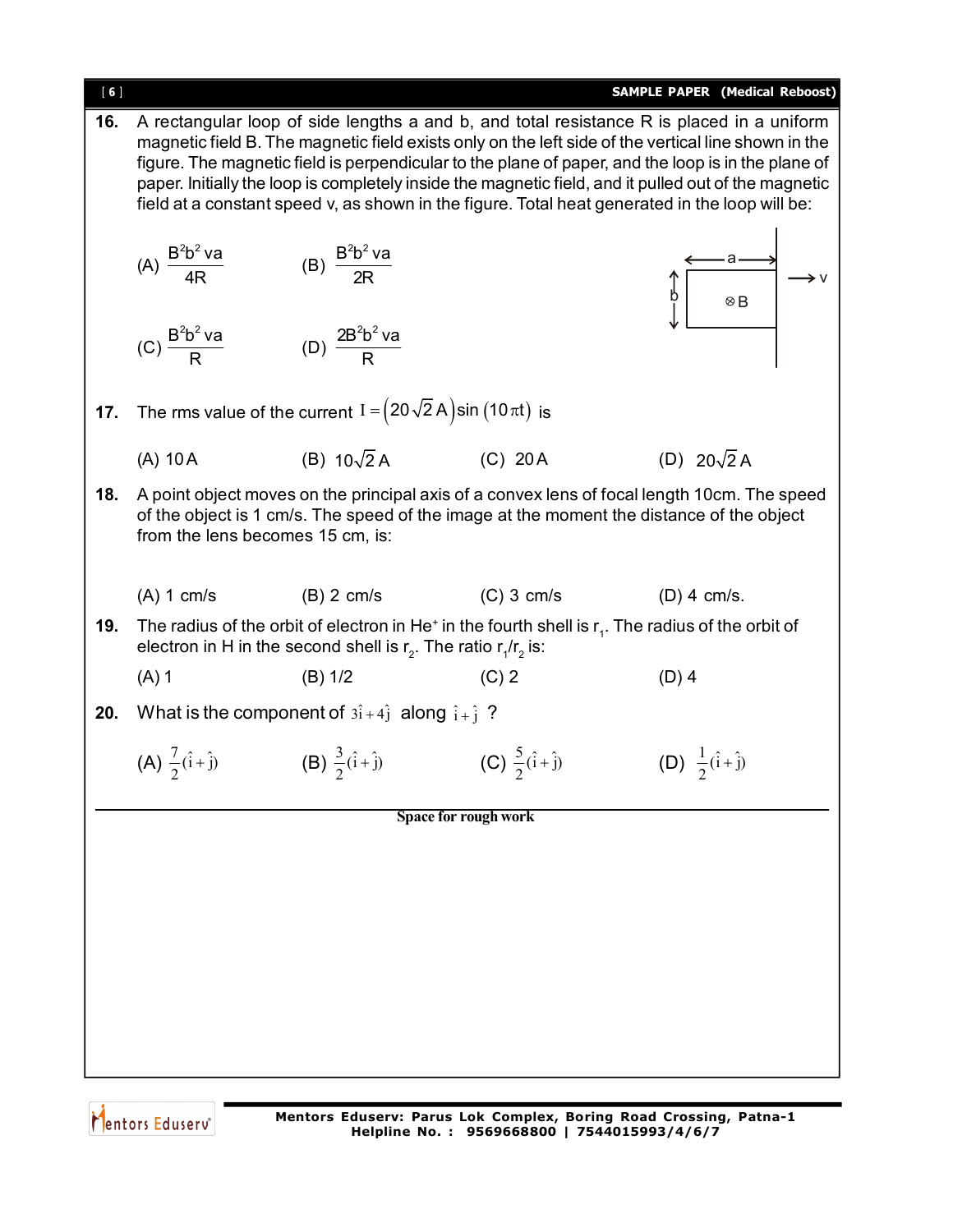|     |                                                                                                                                                                                                     |                                                                                                 | <b>PART-B: CHEMISTRY</b>                   |                                                                                                                                                    |  |  |  |  |
|-----|-----------------------------------------------------------------------------------------------------------------------------------------------------------------------------------------------------|-------------------------------------------------------------------------------------------------|--------------------------------------------|----------------------------------------------------------------------------------------------------------------------------------------------------|--|--|--|--|
| 21. | Freezing point of an aqueous solution is (-0.186) <sup>o</sup> C. Elevation of boiling point of the same<br>solution is $K_b$ = 0.512°C, $K_f$ = 1.86°C, find the increase in boiling point.        |                                                                                                 |                                            |                                                                                                                                                    |  |  |  |  |
|     | (A) $0.186$ °C                                                                                                                                                                                      | (B) $0.0512$ °C                                                                                 | (C) 0.092 °C                               | (D) $0.2372$ °C                                                                                                                                    |  |  |  |  |
| 22. | The value of $(n_2 + n_1)$ and $(n_2^2 - n_1^2)$ for He <sup>+</sup> ion in atomic spectrum are 4 and 8 respectively.<br>The wavelength of emitted photon when electron jump from $n_2$ to $n_1$ is |                                                                                                 |                                            |                                                                                                                                                    |  |  |  |  |
|     | (A) $\frac{32}{9}$ R <sub>H</sub>                                                                                                                                                                   | (B) $\frac{9}{32} R_{\text{H}}$ (C) $\frac{9}{32 R_{\text{H}}}$ (D) $\frac{32}{9 R_{\text{H}}}$ |                                            |                                                                                                                                                    |  |  |  |  |
| 23. |                                                                                                                                                                                                     | found to be non - linear, the intercept on y -axis will be :                                    |                                            | For a certain gas which deviates a little from ideal behaviour. A plot between $P / \rho v s P$ was                                                |  |  |  |  |
|     | (A) $\frac{RT}{M}$                                                                                                                                                                                  | (B) $\frac{M}{RT}$                                                                              | (C) $\frac{MZ}{RT}$                        | (D) $\frac{R}{TM}$                                                                                                                                 |  |  |  |  |
| 24. |                                                                                                                                                                                                     |                                                                                                 |                                            | The dissociation constant for $[Ag(NH_3)_2]^+$ into Ag <sup>+</sup> and NH <sub>3</sub> is 10 <sup>-13</sup> at 298 K. If $E^0_{Aa^+/Aa} = 0.8V$ , |  |  |  |  |
|     | then E° for the half cell $[Ag(NH_3)_2]^+$ + e <sup>-</sup> $\longrightarrow$ Ag + 2NH <sub>3</sub> will be                                                                                         |                                                                                                 |                                            |                                                                                                                                                    |  |  |  |  |
|     | (A) 0.33 V                                                                                                                                                                                          |                                                                                                 | $(B) -0.33$ V $(C) -0.033$ V $(D)$ 0.033 V |                                                                                                                                                    |  |  |  |  |
| 25. |                                                                                                                                                                                                     | M and $K_a$ for CH <sub>3</sub> COOH = 10 <sup>-5</sup> , $K_a$ for CCI <sub>2</sub> HCOOH is - |                                            | A solution contains 0.09 M HCl, 0.09 M CCl <sub>2</sub> HCOOH, and 0.1 M CH <sub>3</sub> COOH. If total [H <sup>+</sup> ] = 0.1                    |  |  |  |  |
|     | $(A)$ 1.35 $\times$ 10 <sup>-4</sup>                                                                                                                                                                |                                                                                                 | (B) $0.18 \times 10^{-2}$                  |                                                                                                                                                    |  |  |  |  |
|     | (C) $0.18 \times 10^{-5}$                                                                                                                                                                           |                                                                                                 | (D) $1.25 \times 10^{-2}$                  |                                                                                                                                                    |  |  |  |  |
| 26. | In a first order reaction, the concentration of the reactant, decreases from 0.8 M to 0.4 M is 15<br>minutes. The time taken for the concentration to change 0.1 M to 0.025 M is                    |                                                                                                 |                                            |                                                                                                                                                    |  |  |  |  |
|     |                                                                                                                                                                                                     | $(A)$ 7.5 minutes (B) 15 minutes (C) 30 minutes (D) 60 minutes                                  |                                            |                                                                                                                                                    |  |  |  |  |
|     | Space for rough work                                                                                                                                                                                |                                                                                                 |                                            |                                                                                                                                                    |  |  |  |  |
|     |                                                                                                                                                                                                     |                                                                                                 |                                            |                                                                                                                                                    |  |  |  |  |
|     |                                                                                                                                                                                                     |                                                                                                 |                                            |                                                                                                                                                    |  |  |  |  |
|     |                                                                                                                                                                                                     |                                                                                                 |                                            |                                                                                                                                                    |  |  |  |  |
|     |                                                                                                                                                                                                     |                                                                                                 |                                            |                                                                                                                                                    |  |  |  |  |
|     |                                                                                                                                                                                                     |                                                                                                 |                                            |                                                                                                                                                    |  |  |  |  |
|     |                                                                                                                                                                                                     |                                                                                                 |                                            |                                                                                                                                                    |  |  |  |  |
|     |                                                                                                                                                                                                     |                                                                                                 |                                            |                                                                                                                                                    |  |  |  |  |

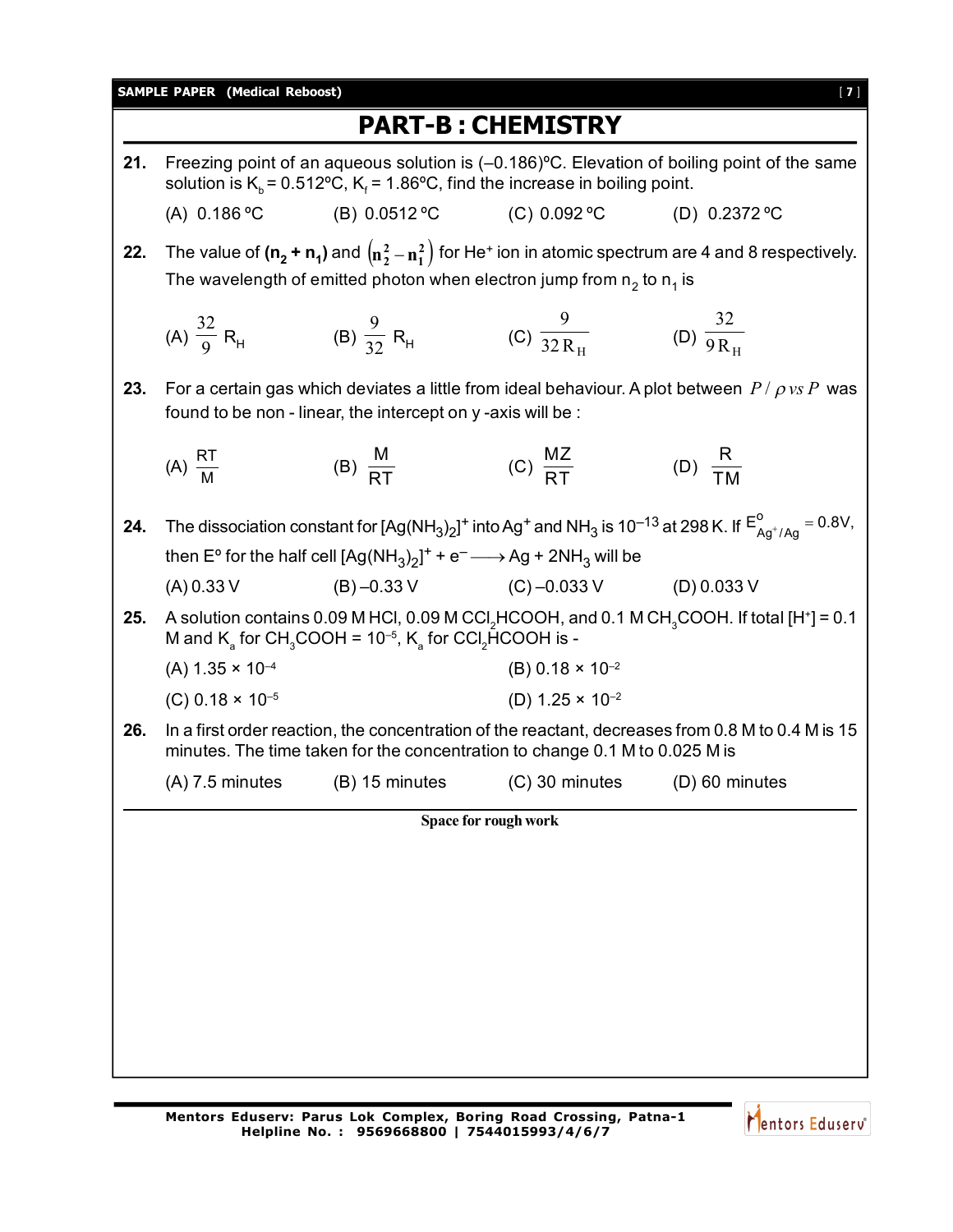

Mentors Eduserv<sup>®</sup>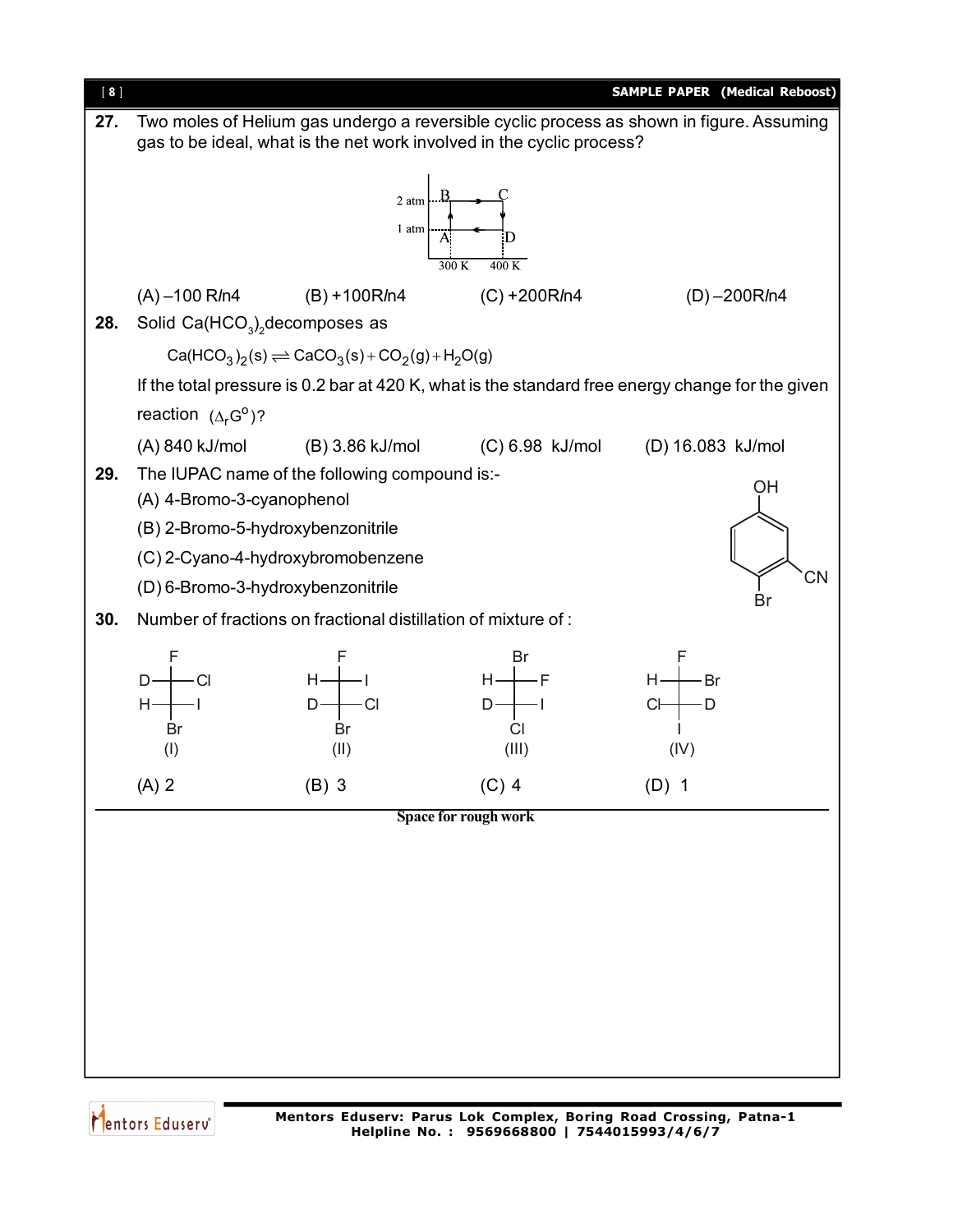

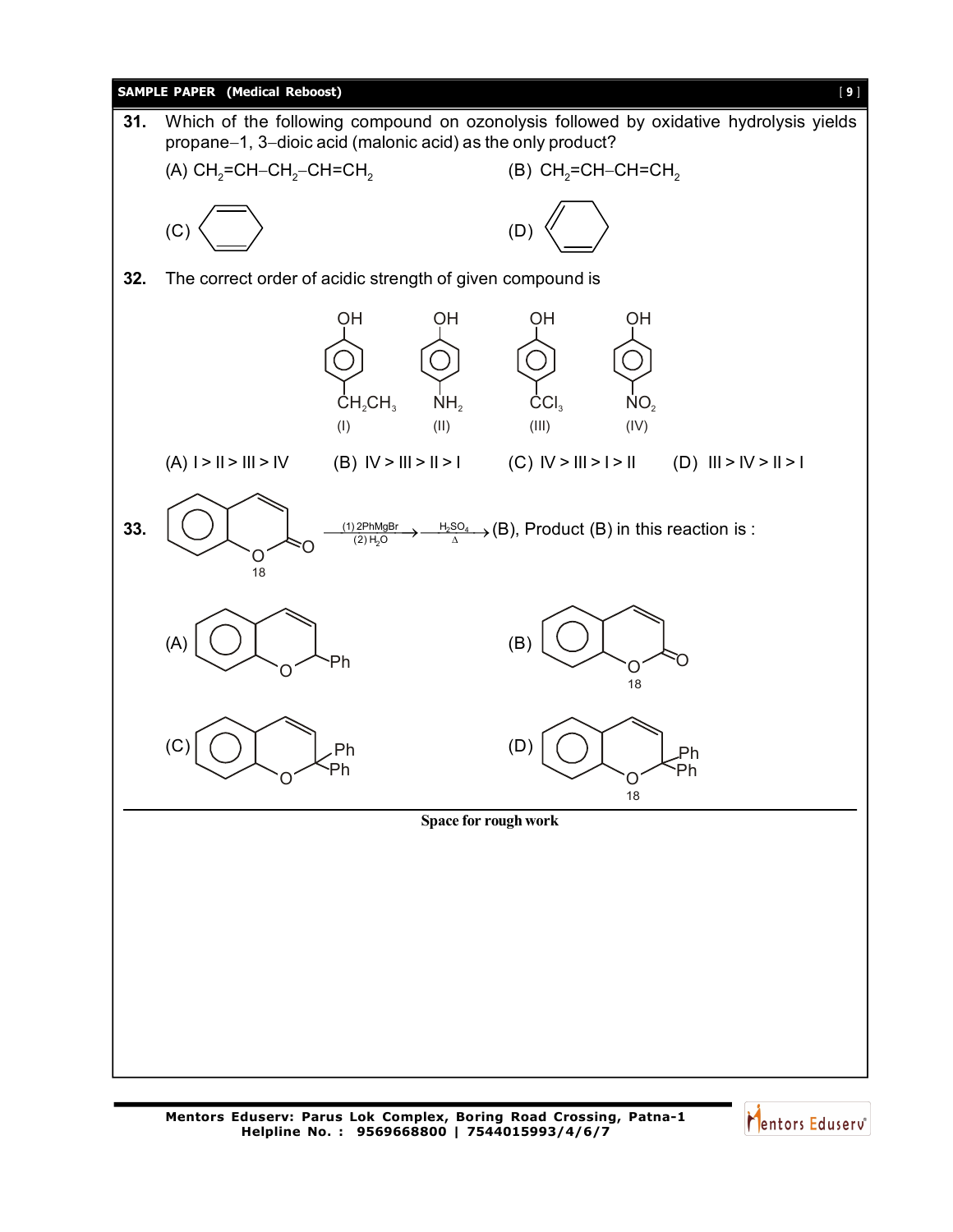

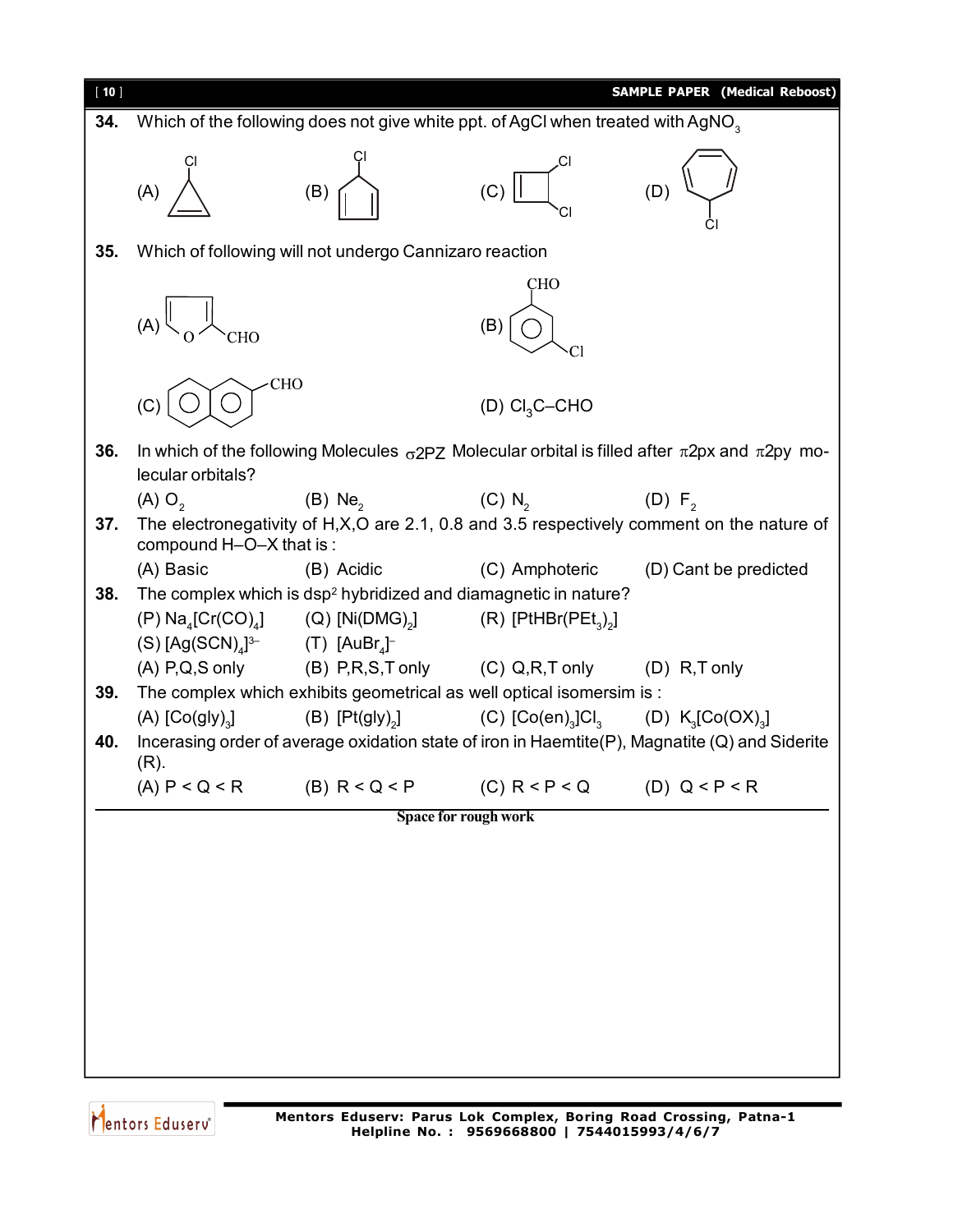

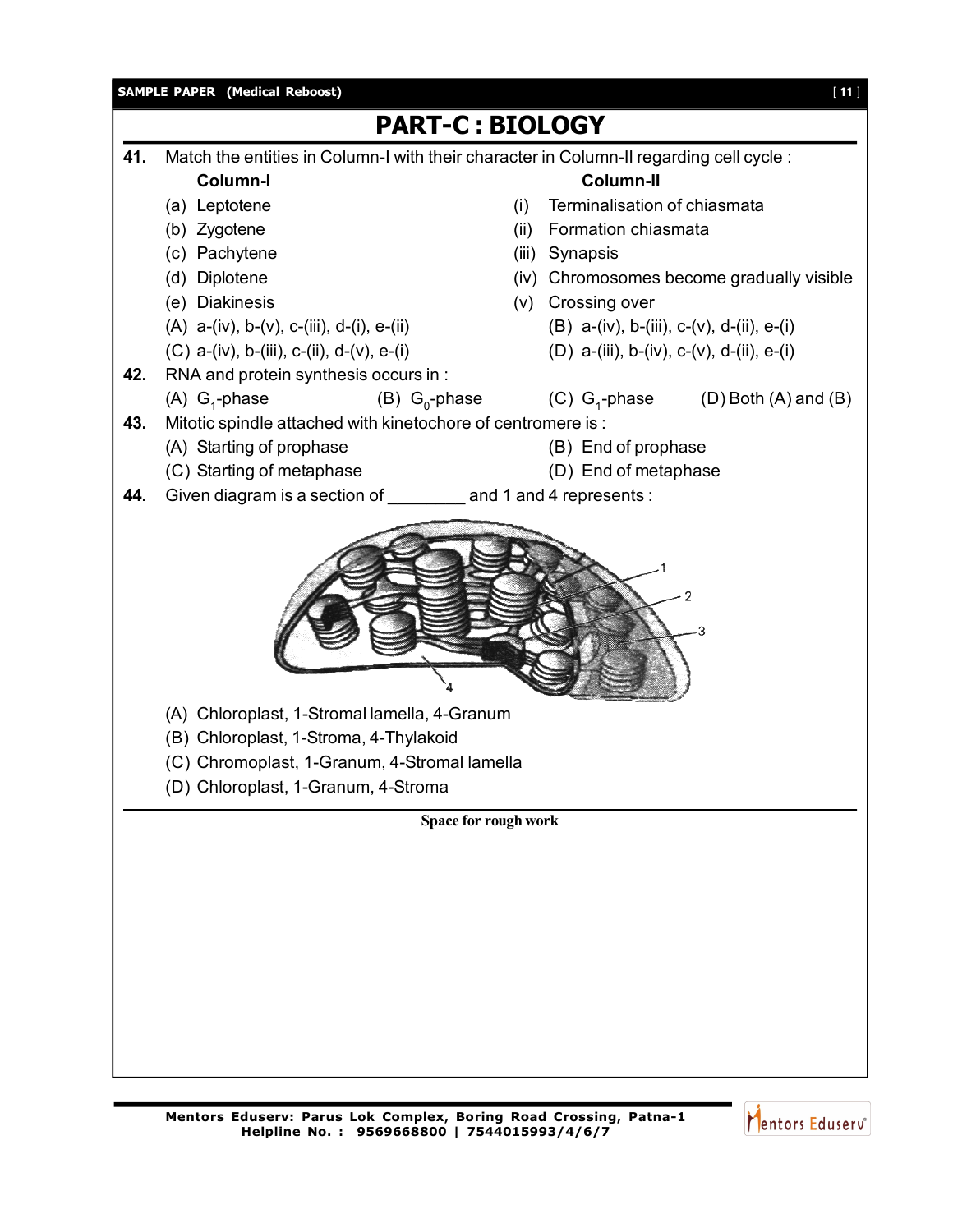| $[12]$ |                                                                                    | <b>SAMPLE PAPER (Medical Reboost)</b>             |  |  |  |  |
|--------|------------------------------------------------------------------------------------|---------------------------------------------------|--|--|--|--|
| 45.    | A piece of wood having no vessels (trachea) must be belong to:                     |                                                   |  |  |  |  |
|        | (A) Teak<br>(B) Mango                                                              | (D) Palm<br>$(C)$ Pine                            |  |  |  |  |
| 46.    | Inheritance of skin colour in humans is an example of                              |                                                   |  |  |  |  |
|        | (A) Point mutation                                                                 | (B) Polygenic inheritance                         |  |  |  |  |
|        | (C) Codominance                                                                    | (D) Chromosomal aberration                        |  |  |  |  |
| 47.    | Transformation was discovered by                                                   |                                                   |  |  |  |  |
|        | (A) Meselson and Stahl<br>(C) Griffith                                             | (B) Hershey and Chase                             |  |  |  |  |
| 48.    | The organism, used for alcohol fermentation, is                                    | (D) Watson and Crick                              |  |  |  |  |
|        | (A) Aspergillus                                                                    | (B) Saccharomyces (C) Pseudomonas (D) Penicillium |  |  |  |  |
| 49.    | Nucleosome core is made of                                                         |                                                   |  |  |  |  |
|        | (A) H1, H2A, H2B and H3                                                            | (B) H1, H2A, H2B, H4                              |  |  |  |  |
|        | (C) H1, H2A, H2B, H3 and H4                                                        | (D) H2A, H2B, H3 and H4                           |  |  |  |  |
| 50.    | What is not true for genetic code?                                                 |                                                   |  |  |  |  |
|        | (A) It is nearly universal (B) It is degenerate                                    |                                                   |  |  |  |  |
|        | (C) It is unambiguous (D) A codon is mRNA is read in a non-contiguous              |                                                   |  |  |  |  |
| 51.    | What is the correct labelling of diagram given below? Choose the correct option    |                                                   |  |  |  |  |
|        | accordingly?                                                                       |                                                   |  |  |  |  |
|        | в<br>С                                                                             |                                                   |  |  |  |  |
|        | (A) A-Fundic portion, B-Cardiac region, C-Pyloric region, D-Food pipe, E-Wind pipe |                                                   |  |  |  |  |
|        | (B) A-Fundus, B-Pyloric region, C-Cardiac region, D-Oesophagus, E-Duodenum         |                                                   |  |  |  |  |
|        | (C) A-Fundic region, B-cardiac region, C-Pyloric region, D-Oesophagus, E-Duodenum  |                                                   |  |  |  |  |
|        | (D) A-Cardiac region, B-Pyloric region, C-Fundic region, D-Oesophagus, E-Duodenum  |                                                   |  |  |  |  |
|        | Space for rough work                                                               |                                                   |  |  |  |  |
|        |                                                                                    |                                                   |  |  |  |  |
|        |                                                                                    |                                                   |  |  |  |  |
|        |                                                                                    |                                                   |  |  |  |  |
|        |                                                                                    |                                                   |  |  |  |  |
|        |                                                                                    |                                                   |  |  |  |  |
|        |                                                                                    |                                                   |  |  |  |  |
|        |                                                                                    |                                                   |  |  |  |  |
|        |                                                                                    |                                                   |  |  |  |  |

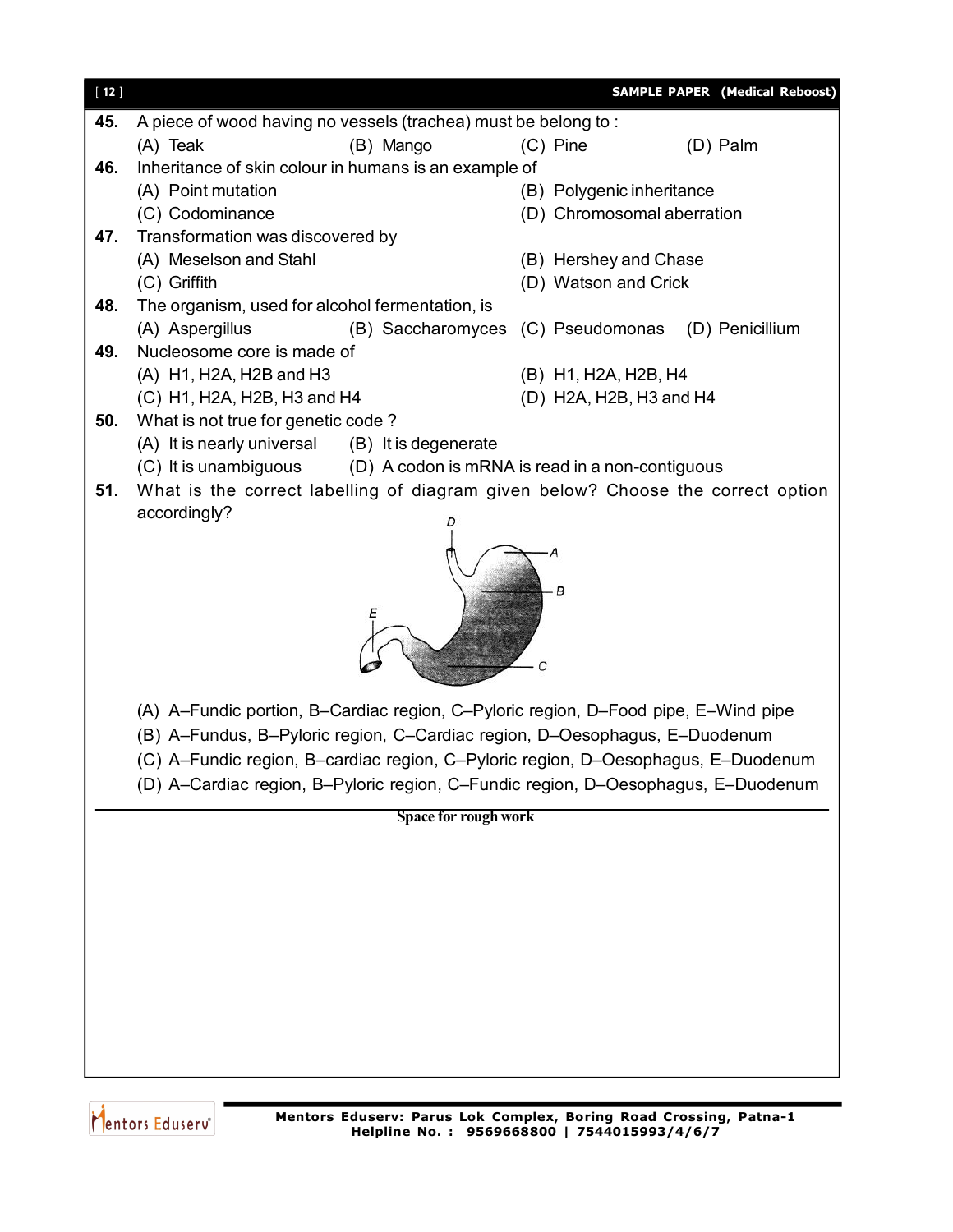|                                                                      | <b>SAMPLE PAPER (Medical Reboost)</b><br>$[13]$                                                       |                                                                                                                                                 |                      |     |                                                |  |  |  |  |
|----------------------------------------------------------------------|-------------------------------------------------------------------------------------------------------|-------------------------------------------------------------------------------------------------------------------------------------------------|----------------------|-----|------------------------------------------------|--|--|--|--|
| 52.                                                                  | Given below are four methods $(A-D)$ and their modes of action $(p-s)$ in achieving<br>contraception. |                                                                                                                                                 |                      |     |                                                |  |  |  |  |
|                                                                      | Select their correct matching from the four options that follow:                                      |                                                                                                                                                 |                      |     |                                                |  |  |  |  |
|                                                                      |                                                                                                       | <b>Method</b>                                                                                                                                   |                      |     | <b>Mode of Action</b>                          |  |  |  |  |
|                                                                      | The pill<br>А.                                                                                        |                                                                                                                                                 |                      |     | (p) Prevents sperms reaching cervix            |  |  |  |  |
|                                                                      | В.                                                                                                    | Condom                                                                                                                                          |                      |     | (q) prevents sperms motility.                  |  |  |  |  |
|                                                                      |                                                                                                       | C. Vesectomy                                                                                                                                    |                      | (r) | prevents ovulation                             |  |  |  |  |
|                                                                      |                                                                                                       | D. Copper T                                                                                                                                     |                      |     | (s) Semen contains no sperms                   |  |  |  |  |
| Codes:                                                               |                                                                                                       |                                                                                                                                                 |                      |     |                                                |  |  |  |  |
|                                                                      |                                                                                                       | (A) $A - (q)$ , B-(r), C-(p), D-(s)                                                                                                             |                      |     | (B) $A - (r)$ , B- $(p)$ , C- $(s)$ , D- $(q)$ |  |  |  |  |
|                                                                      |                                                                                                       | (C) $A - (s)$ , B-(p), C-(q), D-(r)                                                                                                             |                      |     | (D) $A - (r)$ , B-(s), C-(p), D-(q)            |  |  |  |  |
| 53.                                                                  |                                                                                                       | What is true for an ideal contraceptive?                                                                                                        |                      |     |                                                |  |  |  |  |
|                                                                      | L.                                                                                                    | It should be user-friendly                                                                                                                      |                      |     |                                                |  |  |  |  |
|                                                                      | II.                                                                                                   | It should be easily available.                                                                                                                  |                      |     |                                                |  |  |  |  |
|                                                                      | III.                                                                                                  | It should be ineffective and revesible with least side effects.                                                                                 |                      |     |                                                |  |  |  |  |
|                                                                      | IV.                                                                                                   | It should be effective and reversible with least side effects.                                                                                  |                      |     |                                                |  |  |  |  |
|                                                                      | V.                                                                                                    | It should interfere with the sexual act of the user                                                                                             |                      |     |                                                |  |  |  |  |
| $(B)$ I, II, III<br>$(C)$ I, II, IV<br>(D) I, II, IV, V<br>$(A)$ All |                                                                                                       |                                                                                                                                                 |                      |     |                                                |  |  |  |  |
| 54.                                                                  |                                                                                                       | Sometimes the labor pains are less and uterine contractions have to be induced. What do<br>you think the doctors inject to facilitate delivery? |                      |     |                                                |  |  |  |  |
|                                                                      |                                                                                                       | (A) Progesterone and estrogen hormones                                                                                                          |                      |     | (B) Oxytocin / Pitocin                         |  |  |  |  |
|                                                                      |                                                                                                       | (C) FSH and LH                                                                                                                                  |                      |     | (D) Relaxin                                    |  |  |  |  |
|                                                                      |                                                                                                       |                                                                                                                                                 | Space for rough work |     |                                                |  |  |  |  |
|                                                                      |                                                                                                       |                                                                                                                                                 |                      |     |                                                |  |  |  |  |
|                                                                      |                                                                                                       |                                                                                                                                                 |                      |     |                                                |  |  |  |  |
|                                                                      |                                                                                                       |                                                                                                                                                 |                      |     |                                                |  |  |  |  |
|                                                                      |                                                                                                       |                                                                                                                                                 |                      |     |                                                |  |  |  |  |
|                                                                      |                                                                                                       |                                                                                                                                                 |                      |     |                                                |  |  |  |  |
|                                                                      |                                                                                                       |                                                                                                                                                 |                      |     |                                                |  |  |  |  |
|                                                                      |                                                                                                       |                                                                                                                                                 |                      |     |                                                |  |  |  |  |
|                                                                      |                                                                                                       |                                                                                                                                                 |                      |     |                                                |  |  |  |  |
|                                                                      |                                                                                                       |                                                                                                                                                 |                      |     |                                                |  |  |  |  |

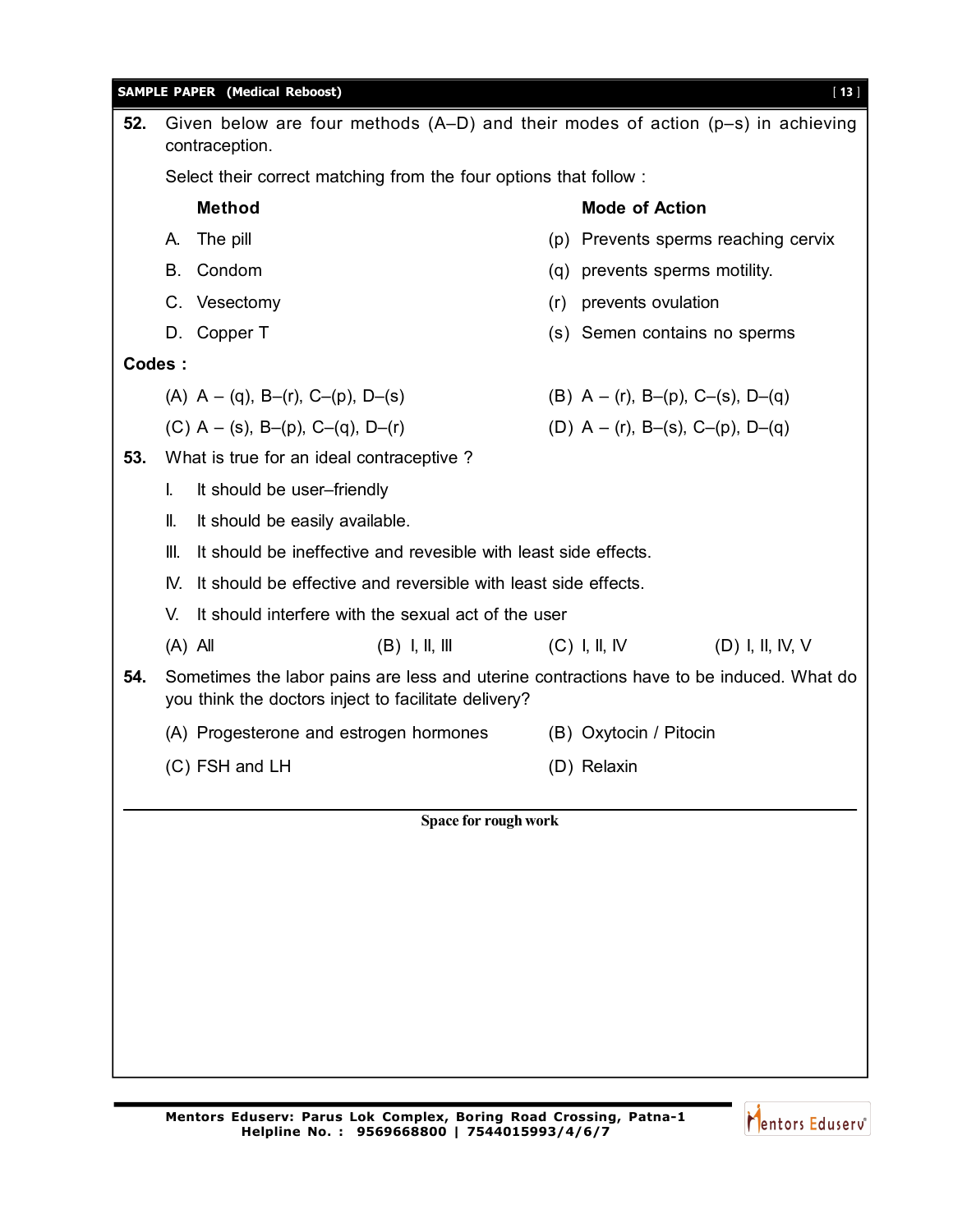| $[14]$ |                                                                                                                                                  |                      |                                                                                          | <b>SAMPLE PAPER (Medical Reboost)</b> |  |  |  |  |
|--------|--------------------------------------------------------------------------------------------------------------------------------------------------|----------------------|------------------------------------------------------------------------------------------|---------------------------------------|--|--|--|--|
| 55.    | If both ovaries are removed from pregnant human female after first trimester of pregnancy<br>then it will lead to                                |                      |                                                                                          |                                       |  |  |  |  |
|        | (A) Abortion                                                                                                                                     |                      | (B) Normal development of foetus                                                         |                                       |  |  |  |  |
|        | (C) Irregular ovulation (no fixed time interval)                                                                                                 |                      | (D) Menarche                                                                             |                                       |  |  |  |  |
| 56.    | Which is a typical example of 'feedback inhibition?                                                                                              |                      |                                                                                          |                                       |  |  |  |  |
|        | (A) cyanide and cytochrome reaction                                                                                                              |                      |                                                                                          |                                       |  |  |  |  |
|        | (B) sulpha drugs and folic acid synthesizer bacteria                                                                                             |                      |                                                                                          |                                       |  |  |  |  |
|        | (C) allosteric inhibition of hexokinase by glucose 6-phosphate                                                                                   |                      |                                                                                          |                                       |  |  |  |  |
|        | (D) reaction between succinic dehydrogenase and succinic acid.                                                                                   |                      |                                                                                          |                                       |  |  |  |  |
| 57.    | During one circuit of blood from lungs to tissues and back through circulatory system, the<br>percentage of $O2$ giving up by Hb to tissues is : |                      |                                                                                          |                                       |  |  |  |  |
|        | $(A)$ 25%                                                                                                                                        | (B) 40%              | (C) 60%                                                                                  | $(D)$ 97%                             |  |  |  |  |
| 58.    | of primitive Earth :                                                                                                                             |                      | Find out the source/s of energy for the synthesis of complex molecules in the atmosphere |                                       |  |  |  |  |
|        | (A) Lightning and cosmic rays                                                                                                                    |                      | (B) Volcanic heat and UV radiation                                                       |                                       |  |  |  |  |
|        | (C) Soil radioactivity / soil high temperature                                                                                                   |                      | (D) All of the above                                                                     |                                       |  |  |  |  |
| 59.    | During the successive evolution of living forms, anaerobic photoautotroph appeared before<br>the :                                               |                      |                                                                                          |                                       |  |  |  |  |
|        | (A) Origin of life                                                                                                                               |                      | (B) Chemoheterotroph                                                                     |                                       |  |  |  |  |
|        | (C) Chemoautotroph                                                                                                                               |                      | (D) Aerobic photoautotroph                                                               |                                       |  |  |  |  |
| 60.    | Which of the following is not a ventricle of human brain?                                                                                        |                      |                                                                                          |                                       |  |  |  |  |
|        | (A) Metacoel                                                                                                                                     | (B) Paracoel         | (C) Neurocoel                                                                            | (D) Diocoel                           |  |  |  |  |
|        |                                                                                                                                                  | Space for rough work |                                                                                          |                                       |  |  |  |  |
|        |                                                                                                                                                  |                      |                                                                                          |                                       |  |  |  |  |
|        |                                                                                                                                                  |                      |                                                                                          |                                       |  |  |  |  |
|        |                                                                                                                                                  |                      |                                                                                          |                                       |  |  |  |  |
|        |                                                                                                                                                  |                      |                                                                                          |                                       |  |  |  |  |
|        |                                                                                                                                                  |                      |                                                                                          |                                       |  |  |  |  |
|        |                                                                                                                                                  |                      |                                                                                          |                                       |  |  |  |  |
|        |                                                                                                                                                  |                      |                                                                                          |                                       |  |  |  |  |
|        |                                                                                                                                                  |                      |                                                                                          |                                       |  |  |  |  |